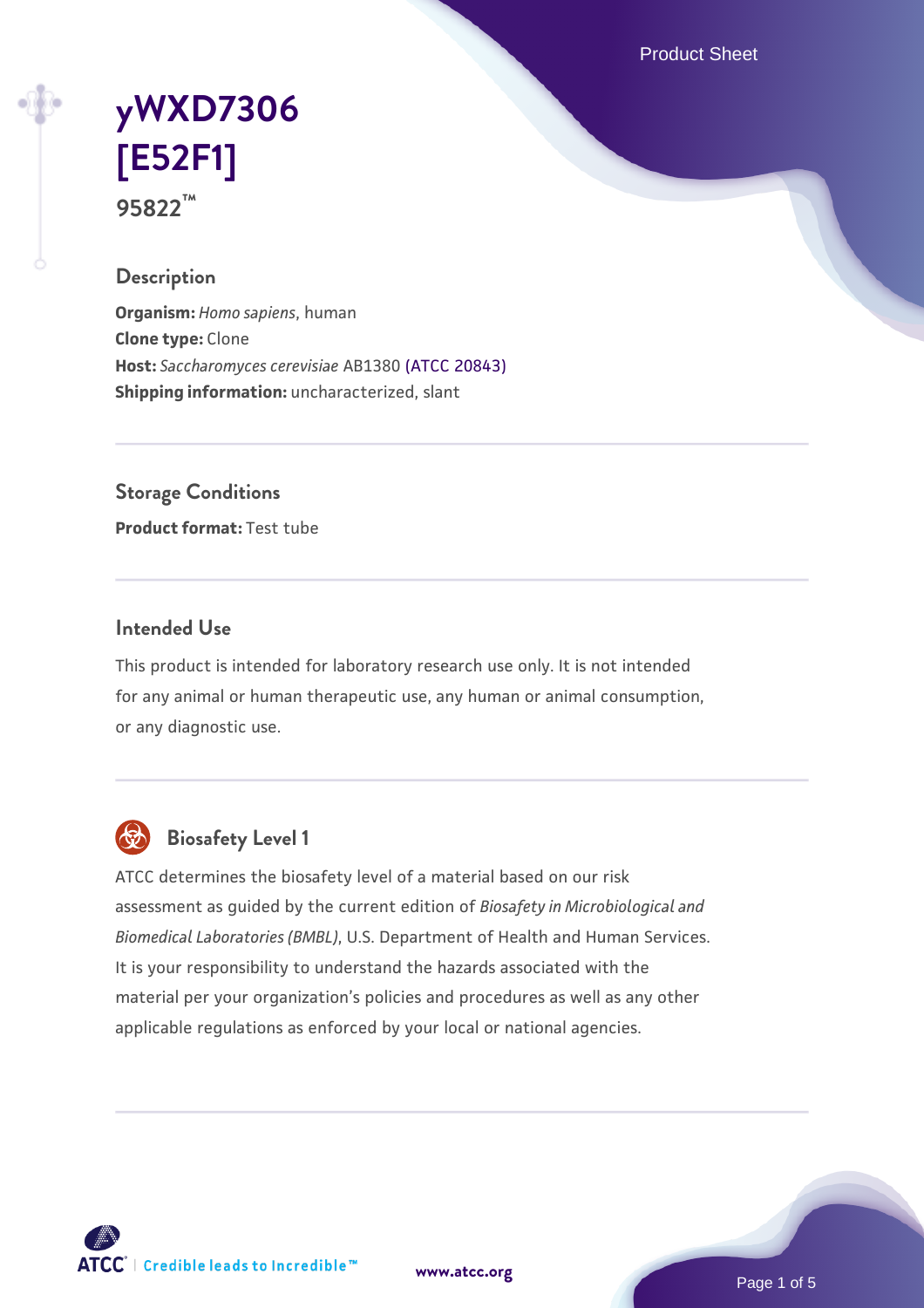## **Certificate of Analysis**

For batch-specific test results, refer to the applicable certificate of analysis that can be found at www.atcc.org.

#### **Insert Information**

**Type of DNA:** genomic **Genome:** Homo sapiens **Chromosome:** X **Gene name:** DNA Segment **Gene product:** DNA Segment **Contains complete coding sequence:** Unknown

#### **Vector Information**

**Type of vector:** YAC **Markers:** SUP4; URA3; TRP1

## **Growth Conditions**

**Medium:**  [ATCC Medium 1245: YEPD](https://www.atcc.org/-/media/product-assets/documents/microbial-media-formulations/1/2/4/5/atcc-medium-1245.pdf?rev=705ca55d1b6f490a808a965d5c072196) **Temperature:** 30°C

## **Notes**

More information may be available from ATCC (http://www.atcc.org or 703- 365-2620).

## **Material Citation**

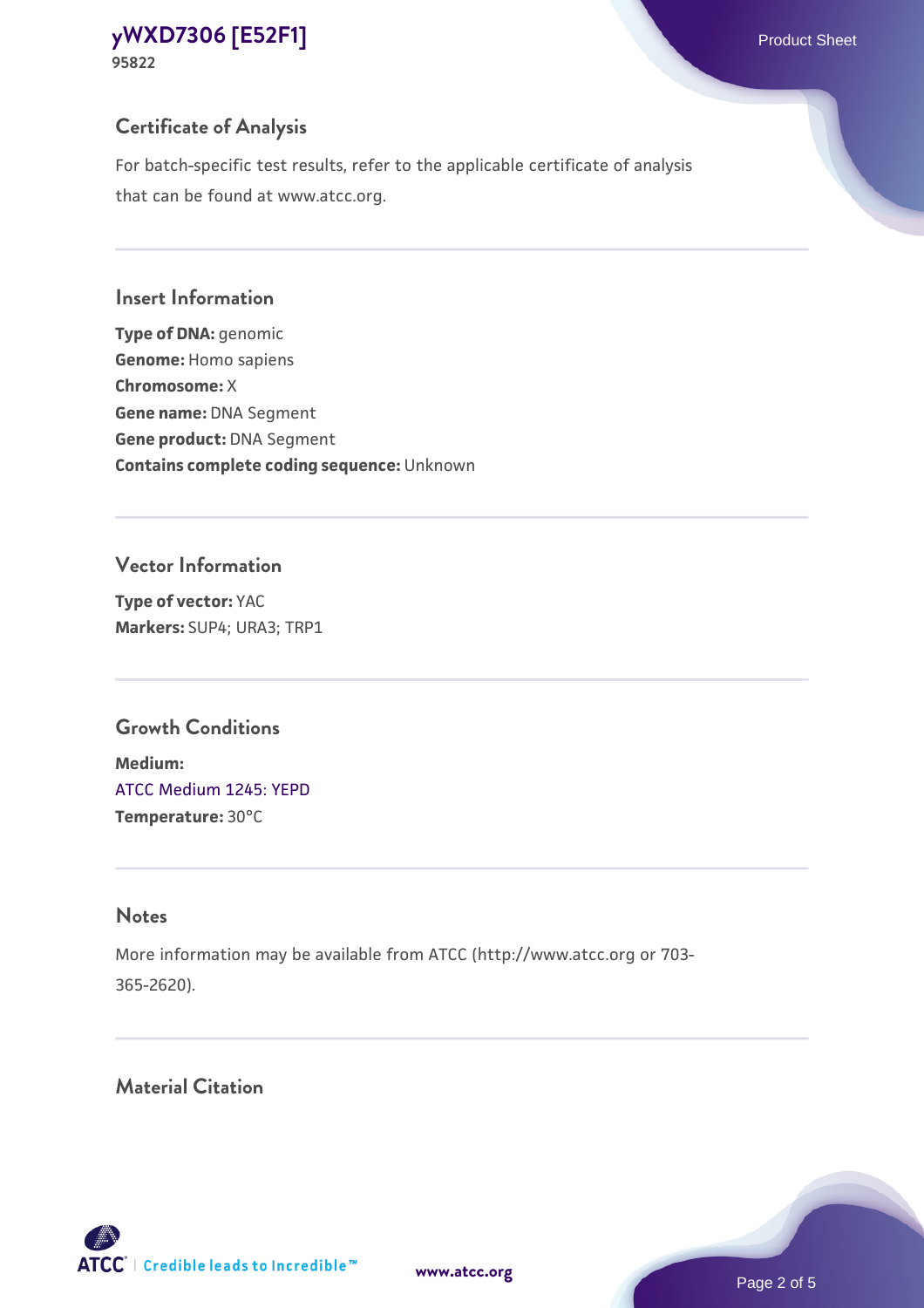If use of this material results in a scientific publication, please cite the material in the following manner: yWXD7306 [E52F1] (ATCC 95822)

#### **References**

References and other information relating to this material are available at www.atcc.org.

## **Warranty**

The product is provided 'AS IS' and the viability of  $ATCC<sup>®</sup>$  products is warranted for 30 days from the date of shipment, provided that the customer has stored and handled the product according to the information included on the product information sheet, website, and Certificate of Analysis. For living cultures, ATCC lists the media formulation and reagents that have been found to be effective for the product. While other unspecified media and reagents may also produce satisfactory results, a change in the ATCC and/or depositor-recommended protocols may affect the recovery, growth, and/or function of the product. If an alternative medium formulation or reagent is used, the ATCC warranty for viability is no longer valid. Except as expressly set forth herein, no other warranties of any kind are provided, express or implied, including, but not limited to, any implied warranties of merchantability, fitness for a particular purpose, manufacture according to cGMP standards, typicality, safety, accuracy, and/or noninfringement.

#### **Disclaimers**

This product is intended for laboratory research use only. It is not intended for any animal or human therapeutic use, any human or animal consumption,

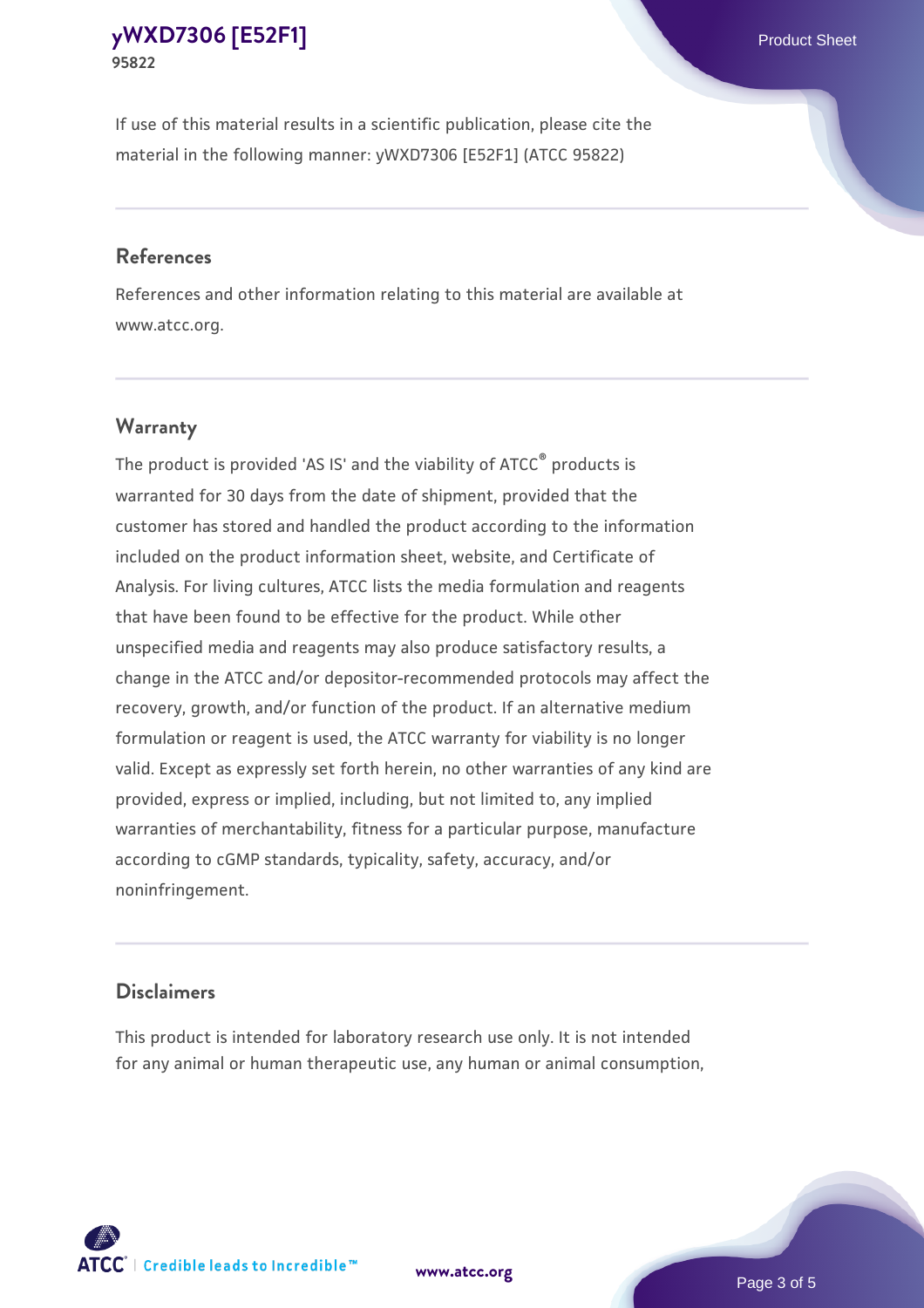or any diagnostic use. Any proposed commercial use is prohibited without a license from ATCC.

While ATCC uses reasonable efforts to include accurate and up-to-date information on this product sheet, ATCC makes no warranties or representations as to its accuracy. Citations from scientific literature and patents are provided for informational purposes only. ATCC does not warrant that such information has been confirmed to be accurate or complete and the customer bears the sole responsibility of confirming the accuracy and completeness of any such information.

This product is sent on the condition that the customer is responsible for and assumes all risk and responsibility in connection with the receipt, handling, storage, disposal, and use of the ATCC product including without limitation taking all appropriate safety and handling precautions to minimize health or environmental risk. As a condition of receiving the material, the customer agrees that any activity undertaken with the ATCC product and any progeny or modifications will be conducted in compliance with all applicable laws, regulations, and guidelines. This product is provided 'AS IS' with no representations or warranties whatsoever except as expressly set forth herein and in no event shall ATCC, its parents, subsidiaries, directors, officers, agents, employees, assigns, successors, and affiliates be liable for indirect, special, incidental, or consequential damages of any kind in connection with or arising out of the customer's use of the product. While reasonable effort is made to ensure authenticity and reliability of materials on deposit, ATCC is not liable for damages arising from the misidentification or misrepresentation of such materials.

Please see the material transfer agreement (MTA) for further details regarding the use of this product. The MTA is available at www.atcc.org.

## **Copyright and Trademark Information**

© ATCC 2021. All rights reserved.

ATCC is a registered trademark of the American Type Culture Collection.



**[www.atcc.org](http://www.atcc.org)**

Page 4 of 5